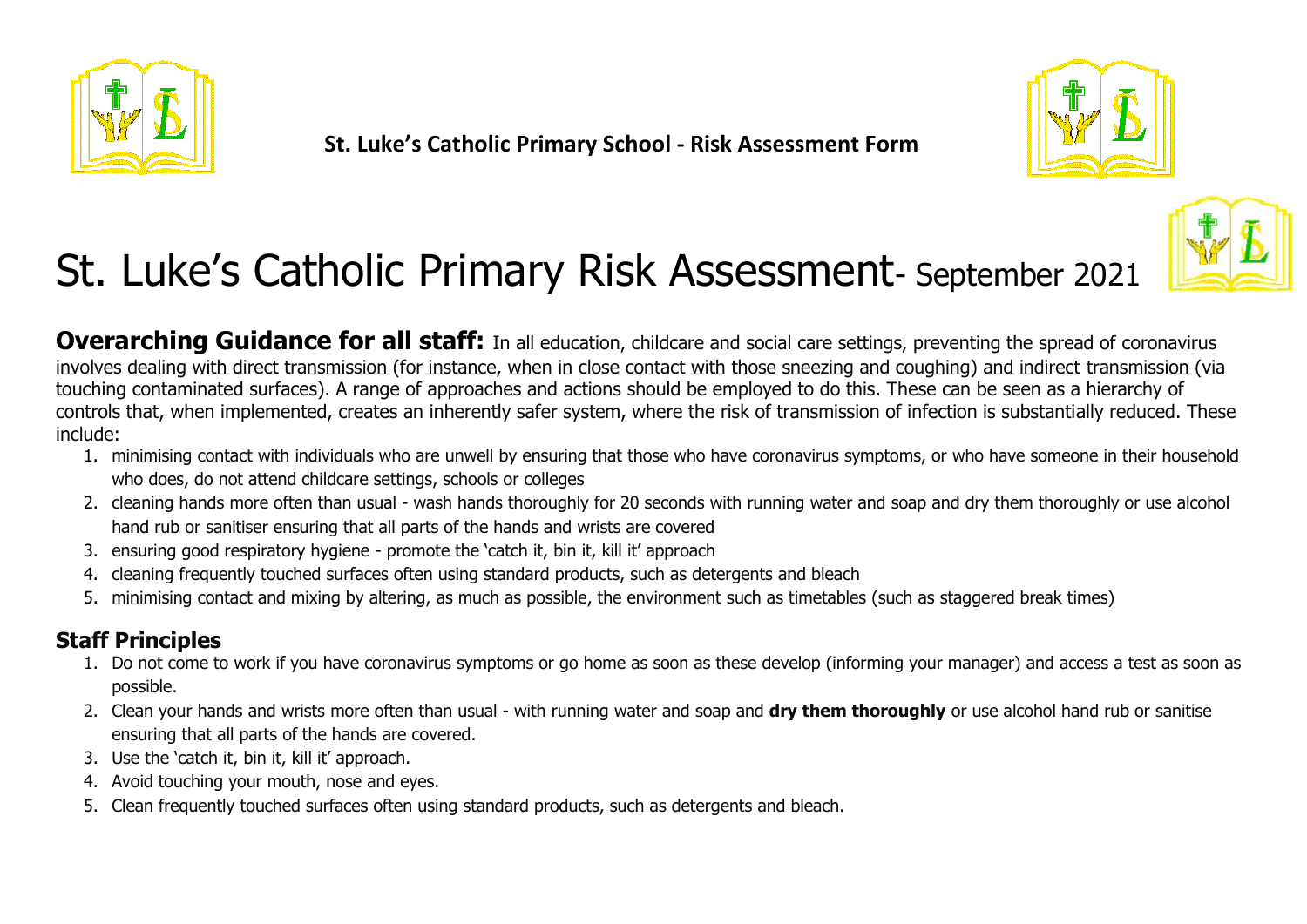



- 6. Help your class to follow the rules on hand cleaning, not touching their faces, 'catch it, bin it, kill it' etc. including by updating your classrooms displays with posters.
- 7. Keep your classroom door and windows open if possible, for air flow. Extra blasts at break times to ensure the room is thoroughly ventilated
- 8. Limit the number of children from your class using the toilet at any one time.
- 9. Limit your contact with other staff members, and don't congregate in shared spaces, especially if they are small rooms.
- 10. Make sure you've read the school's updated behaviour policy and know what role in it you're being asked to take.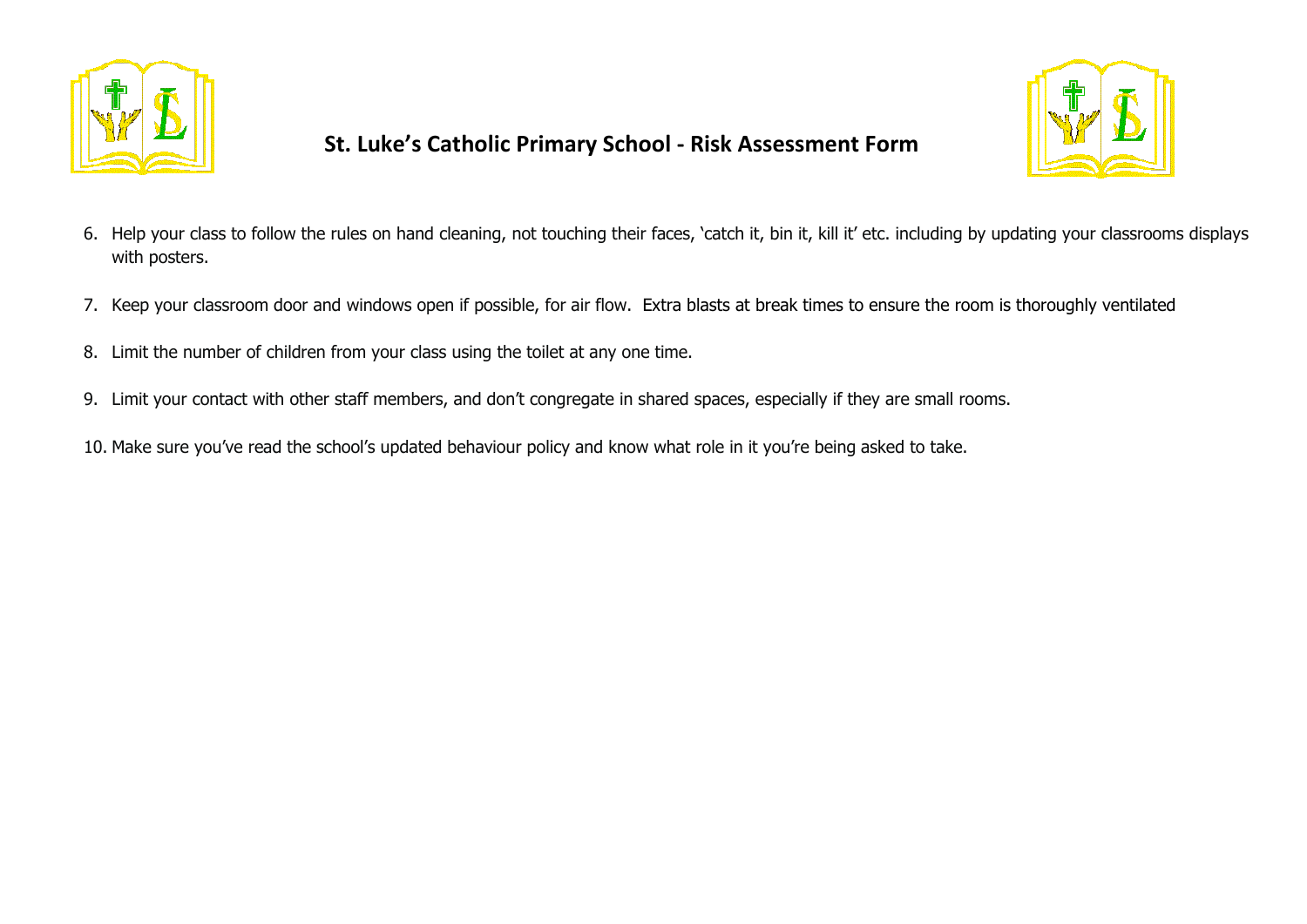



|                           | <b>Risk Assessment Title</b> |                                                  | <b>Assessor name</b> | <b>Assessment date</b>         | <b>Review date</b> |
|---------------------------|------------------------------|--------------------------------------------------|----------------------|--------------------------------|--------------------|
|                           |                              | Covid – 19 - Risk Assessment –                   | E Murtagh            | August 2021                    | <b>WEEKLY</b>      |
| How communicated to staff |                              | <b>Staff Share/ Emailed/Website/ sharepoint/</b> |                      | Date communicated              |                    |
|                           |                              | <b>Compliance manager</b>                        | <b>Sept 2021</b>     | 2 <sup>nd</sup> September 2021 |                    |

| Ref | Tasks, Issue                            | <b>People</b><br>carry out<br>tasks or<br>those at<br>risk              | <b>Our Safety Measures</b>                                                                                                                                                                                                                                                                                                                                                                                                                                                                                                                                                                                                                                                                       |
|-----|-----------------------------------------|-------------------------------------------------------------------------|--------------------------------------------------------------------------------------------------------------------------------------------------------------------------------------------------------------------------------------------------------------------------------------------------------------------------------------------------------------------------------------------------------------------------------------------------------------------------------------------------------------------------------------------------------------------------------------------------------------------------------------------------------------------------------------------------|
| (a) | Awareness of policies<br>and procedures | Staff,<br>visitors,<br>pupils,<br>contractors,<br>parents,<br>governors | All staff, pupils, parents, governors, visitors and volunteers are aware of all relevant policies and procedures<br>including, but not limited to, the following:<br>*Health and Safety Policy<br>*First Aid Policy<br>*Infection Control Policy<br>All staff have regard to all relevant guidance and legislation including, but not limited to, the following:<br>*The Reporting of Injuries, Diseases and Dangerous Occurrences Regulations (RIDDOR) 2013<br>*The Health Protection (Notification) Regulations 2010<br>*Public Health England (PHE) (2017) 'Health protection in schools and other childcare facilities'<br>*DfE and PHE (2020) 'COVID-19: guidance for educational settings' |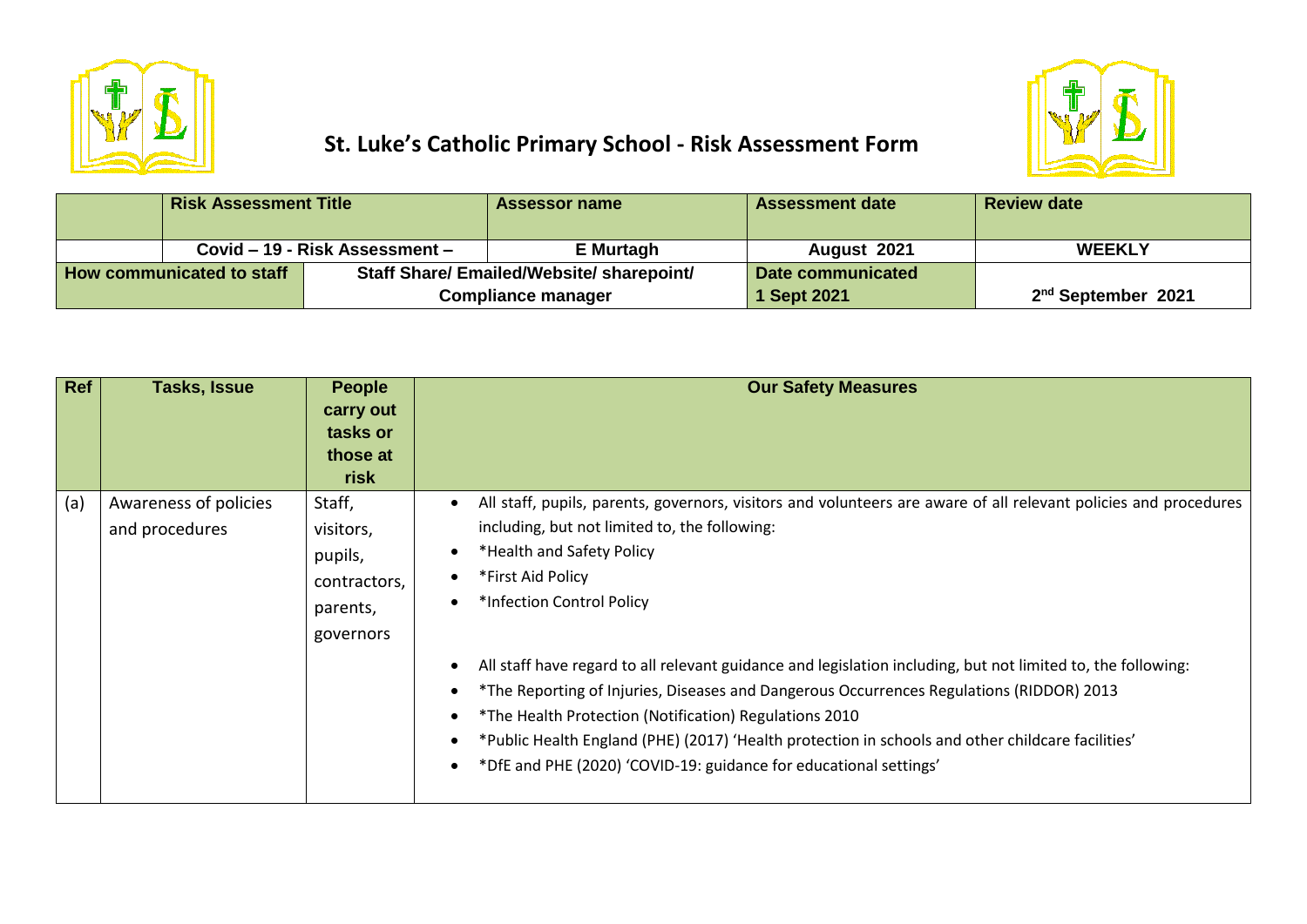



|     |                       |                                    | The relevant staff receive any necessary training that helps minimise the spread of infection, e.g. bodily spillage<br>training.                                                                                                                                                                                     |
|-----|-----------------------|------------------------------------|----------------------------------------------------------------------------------------------------------------------------------------------------------------------------------------------------------------------------------------------------------------------------------------------------------------------|
|     |                       |                                    | The school keeps up-to-date with advice issued by, but not limited to, the following:<br><b>DfE</b><br>$\circ$<br><b>NHS</b><br>$\circ$<br>Department for Health and Social Care<br><b>PHE</b><br>$\circ$<br>The school's local health protection team (HPT)<br>Cheshire west and Chester Local Authority<br>$\circ$ |
|     |                       |                                    | Staff and governors are made aware of the school's infection control procedures in relation to coronavirus via<br>email and contact the school as soon as possible if they believe they may have been exposed to coronavirus or<br>are displaying any symptoms.                                                      |
|     |                       |                                    | All staff have completed Infection Control training.                                                                                                                                                                                                                                                                 |
|     |                       |                                    | GDPR procedures are followed at all times - this includes withholding the names of staff, volunteers and pupils<br>with either confirmed or suspected cases of coronavirus                                                                                                                                           |
| (b) | Poor hygiene practice | Staff,<br>visitors,                | Infection control procedures are adhered to in accordance with the DfE and PHE's.                                                                                                                                                                                                                                    |
|     |                       | pupils,<br>contractors,<br>parents | Posters are displayed throughout the school reminding pupils, staff and visitors to wash their hands, e.g.<br>before entering and leaving the school.                                                                                                                                                                |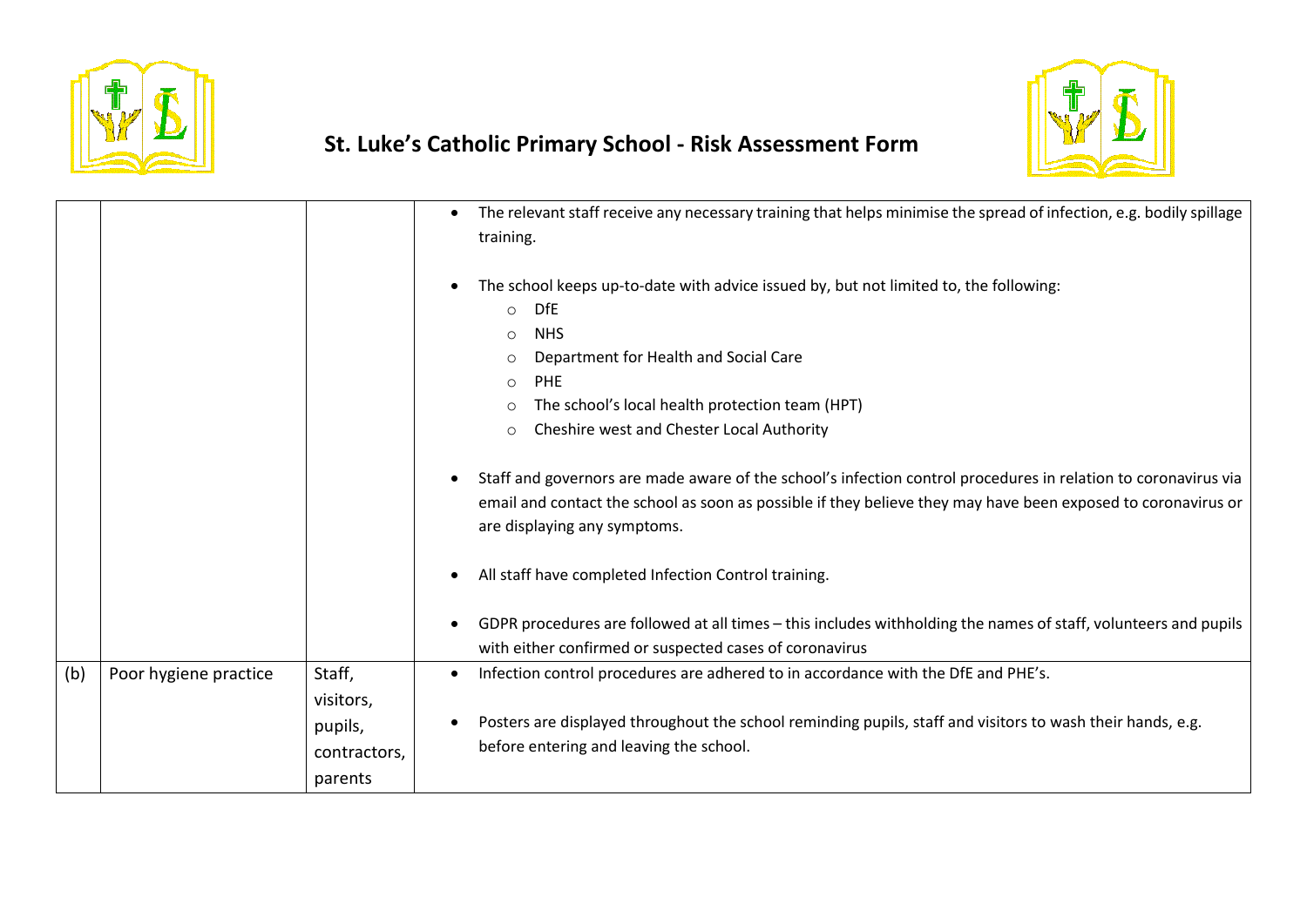



|     |            |              | Visitors are permitted on to site. They must wash their hands with soap or alcohol-based sanitiser (that<br>contains no less than 60 percent alcohol) and follow infection control procedures in accordance with the DfE<br>and PHE's Guidance at regular intervals, including when they enter and exit the building. Further guidance on<br>hand washing can be found at https://www.nhs.uk/live-well/healthy-body/best-way-to-wash-your-hands/<br>Sufficient amounts of soap, clean water, paper towels and sanitizer are supplied in all toilets, classrooms and<br>kitchen areas.<br>Pupils are supervised by staff when washing their hands to ensure it is done correctly, where necessary. (This<br>will be demonstrated daily along with hygiene expectations by the class teacher)<br>Pupils are able to use hand sanitizer, under the supervision of a member of staff.<br>Cleaners to carry out daily, thorough cleaning that follows national guidance and is compliant with the COSHH<br>Policy and the Health and Safety Policy.<br>All classes to have cleaning kits to clean tables, touch points etc. throughout the day. |
|-----|------------|--------------|--------------------------------------------------------------------------------------------------------------------------------------------------------------------------------------------------------------------------------------------------------------------------------------------------------------------------------------------------------------------------------------------------------------------------------------------------------------------------------------------------------------------------------------------------------------------------------------------------------------------------------------------------------------------------------------------------------------------------------------------------------------------------------------------------------------------------------------------------------------------------------------------------------------------------------------------------------------------------------------------------------------------------------------------------------------------------------------------------------------------------------------------|
| (c) | Ill health | Staff,       | Staff and parents are informed of the symptoms of possible coronavirus infection, e.g. a cough, difficulty in                                                                                                                                                                                                                                                                                                                                                                                                                                                                                                                                                                                                                                                                                                                                                                                                                                                                                                                                                                                                                              |
|     |            | visitors,    | breathing, high temperature, loss of, or change in, their normal sense of taste of smell (anosmia) and are                                                                                                                                                                                                                                                                                                                                                                                                                                                                                                                                                                                                                                                                                                                                                                                                                                                                                                                                                                                                                                 |
|     |            | pupils,      | kept up-to-date with national guidance about the signs, symptoms and transmission of coronavirus.                                                                                                                                                                                                                                                                                                                                                                                                                                                                                                                                                                                                                                                                                                                                                                                                                                                                                                                                                                                                                                          |
|     |            | contractors, |                                                                                                                                                                                                                                                                                                                                                                                                                                                                                                                                                                                                                                                                                                                                                                                                                                                                                                                                                                                                                                                                                                                                            |
|     |            | parents      |                                                                                                                                                                                                                                                                                                                                                                                                                                                                                                                                                                                                                                                                                                                                                                                                                                                                                                                                                                                                                                                                                                                                            |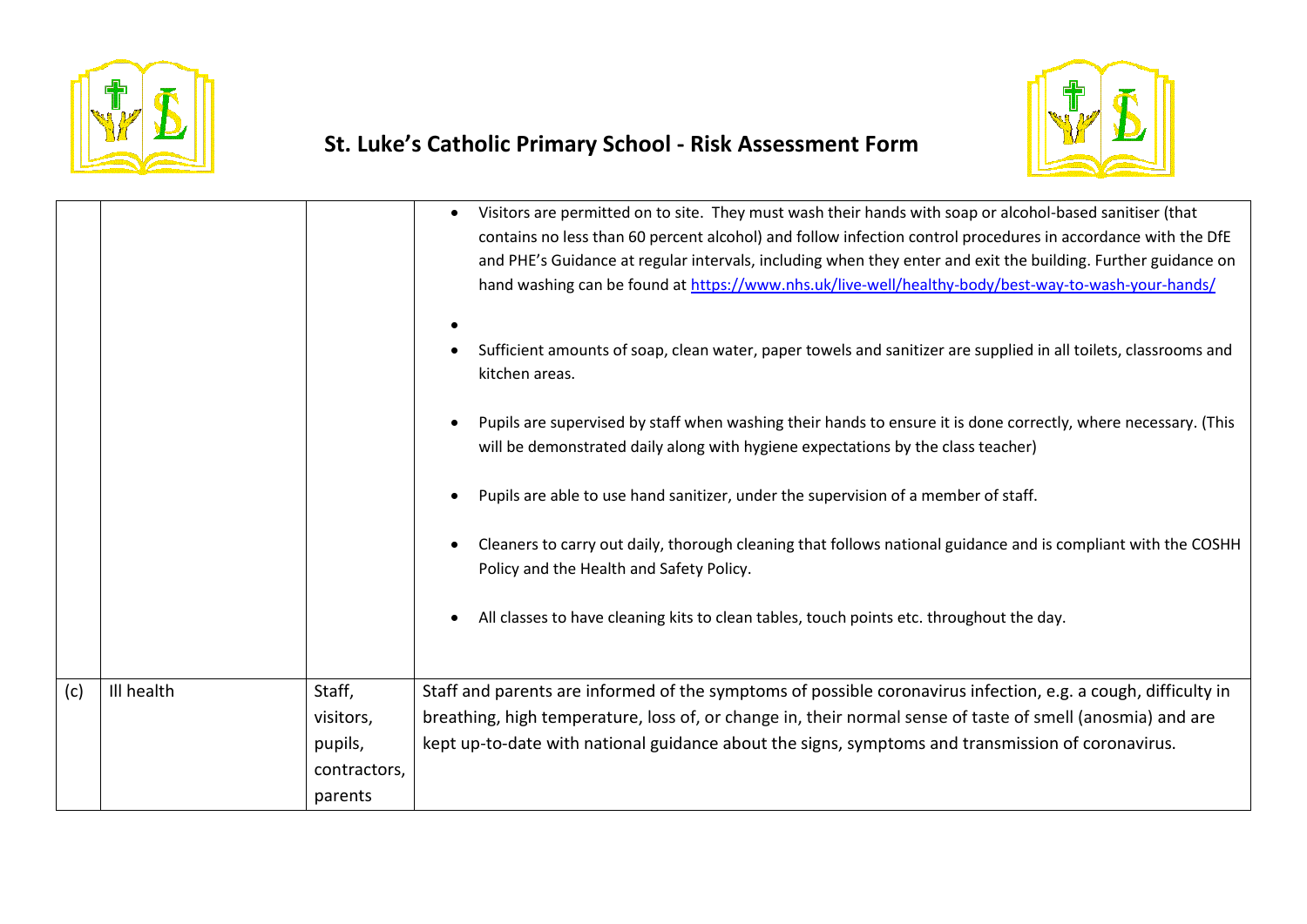



| Any pupil or member of staff who displays signs of Coronavirus are advised to follow<br>$\bullet$<br>the https://www.nhs.uk/conditions/coronavirus-covid-19/self-isolation-and-treatment/when-to-self-isolate-<br>and-what-to-do/ which sets out that they should arrange to have a test to see if they have coronavirus<br>(COVID-19). Whilst awaiting the test result they should self isolate. Other members of their<br>household/support bubble (including any siblings) do not need to isolate if they are under 18 or adults that<br>are fully vaccinated, unless they develop symptoms themselves.         |
|--------------------------------------------------------------------------------------------------------------------------------------------------------------------------------------------------------------------------------------------------------------------------------------------------------------------------------------------------------------------------------------------------------------------------------------------------------------------------------------------------------------------------------------------------------------------------------------------------------------------|
| The isolation period for the positive case following a positive result includes the day symptoms started for the<br>$\bullet$<br>symptomatic person, or the day their test was taken if they did not have symptoms, whether this was a<br>Lateral Flow Device (LFD) or Polymerase Chain Reaction (PCR) test), and the next 10 full days. If a member of<br>the household starts to display symptoms they will need to start their 10 day isolation period and book a test.                                                                                                                                         |
| If a pupil displays symptoms whilst in school. The parents of unwell pupils are informed as soon as possible of<br>$\bullet$<br>the situation by a relevant member of staff. Unwell pupils who are waiting to go home are kept in the<br>isolation room where they can be isolated behind a closed door, and with appropriate adult supervision.<br>Ideally, a window should be opened for ventilation. If it is not possible to isolate them in the isolation room,<br>move them to an area (main Reception) where they will remain supervised, in a ventilated area at least 2<br>metres away from other people. |
| If unwell pupils and staff are waiting to go home, they are instructed to use the disabled toilets to minimise<br>$\bullet$<br>the spread of infection. The toilets will be put out of use and tapped closed until the toilets are able to be<br>cleaned and disinfected using standard cleaning products before being used by anyone else.                                                                                                                                                                                                                                                                        |
| Areas used by unwell staff and pupils who need to go home will be appropriately cleaned once<br>$\bullet$<br>vacated. See the COVID-19: cleaning of non-healthcare settings guidance.                                                                                                                                                                                                                                                                                                                                                                                                                              |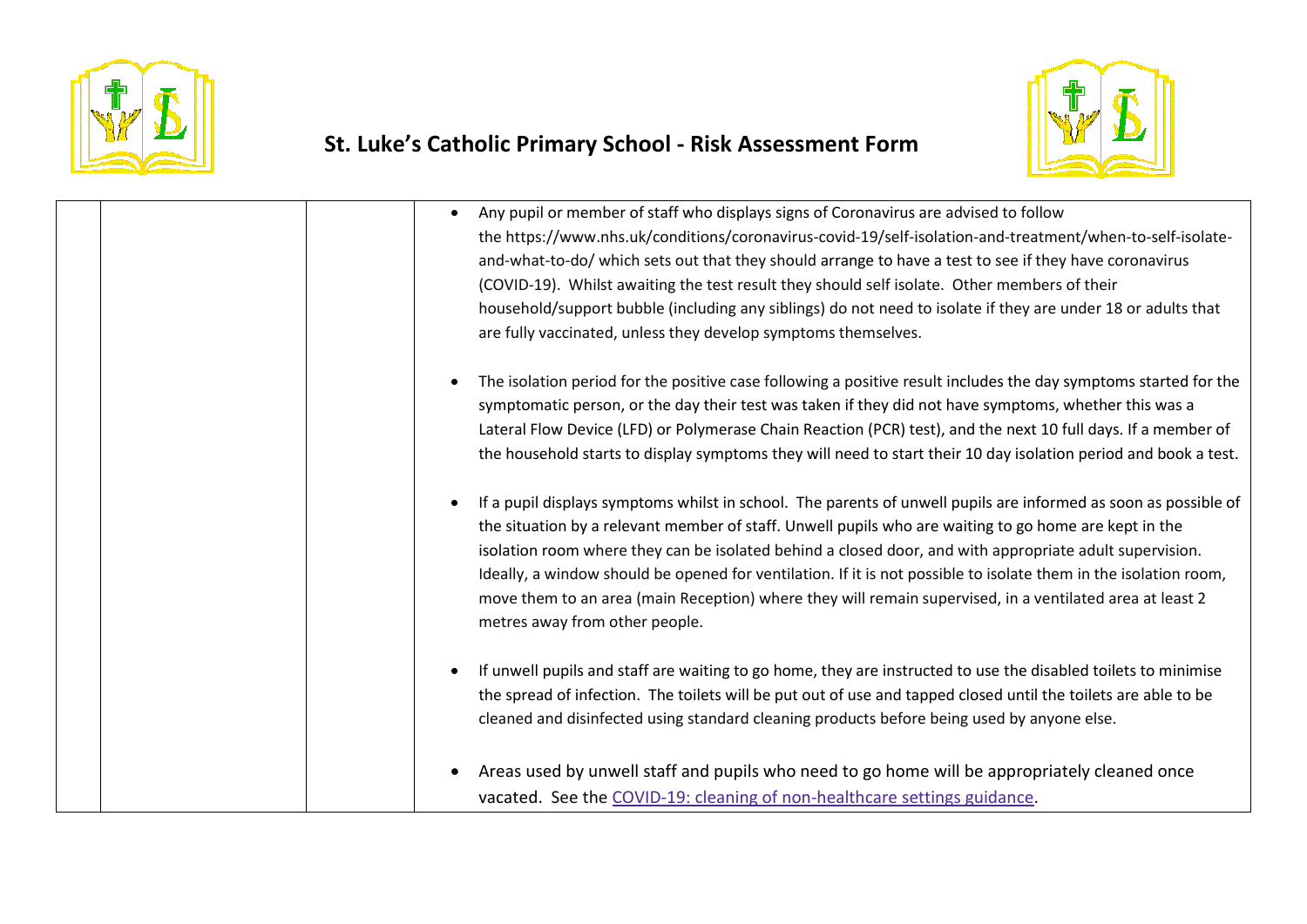



|     |                               |           | Any pupils who display signs of infection are taken home immediately, or as soon as practicable, by their<br>parents - PCR tests can be booked online through the NHS Test & Trace website or by calling 119.<br>Any members of staff who display signs of infection are sent home immediately - PCR tests can be booked<br>online through the NHS Test & Trace website or by calling 119.<br>If a member of staff has helped someone with symptoms, they do not need to go home unless they develop<br>symptoms themselves.                                                                                                                                                                                                                                                                                                                                                                                                                                                                                                             |
|-----|-------------------------------|-----------|------------------------------------------------------------------------------------------------------------------------------------------------------------------------------------------------------------------------------------------------------------------------------------------------------------------------------------------------------------------------------------------------------------------------------------------------------------------------------------------------------------------------------------------------------------------------------------------------------------------------------------------------------------------------------------------------------------------------------------------------------------------------------------------------------------------------------------------------------------------------------------------------------------------------------------------------------------------------------------------------------------------------------------------|
| (d) | Confirmed Case of<br>Covid-19 | All Staff | All staff and pupils who are attending an education or childcare setting will have access to a test if<br>they display symptoms of coronavirus and are encouraged to get tested.<br>Where the child, young person or staff member tests negative, they can return to their setting.<br>If a staff member or pupil tests positive, they should follow the 'stay at home: guidance for households with<br>possible or confirmed coronavirus (COVID-19) infection' and must continue to self-isolate for at least 10 days<br>from the day after the onset of their symptoms or the day after their test was taken if they did not have<br>symptoms and then return to school only if they do not have symptoms other than cough or loss of sense of<br>smell/taste. A cough or anosmia can last for several weeks once the infection has gone. The 10-day period<br>starts from the day after they first became ill . If they still have a high temperature, they should keep self-<br>isolating until their temperature returns to normal. |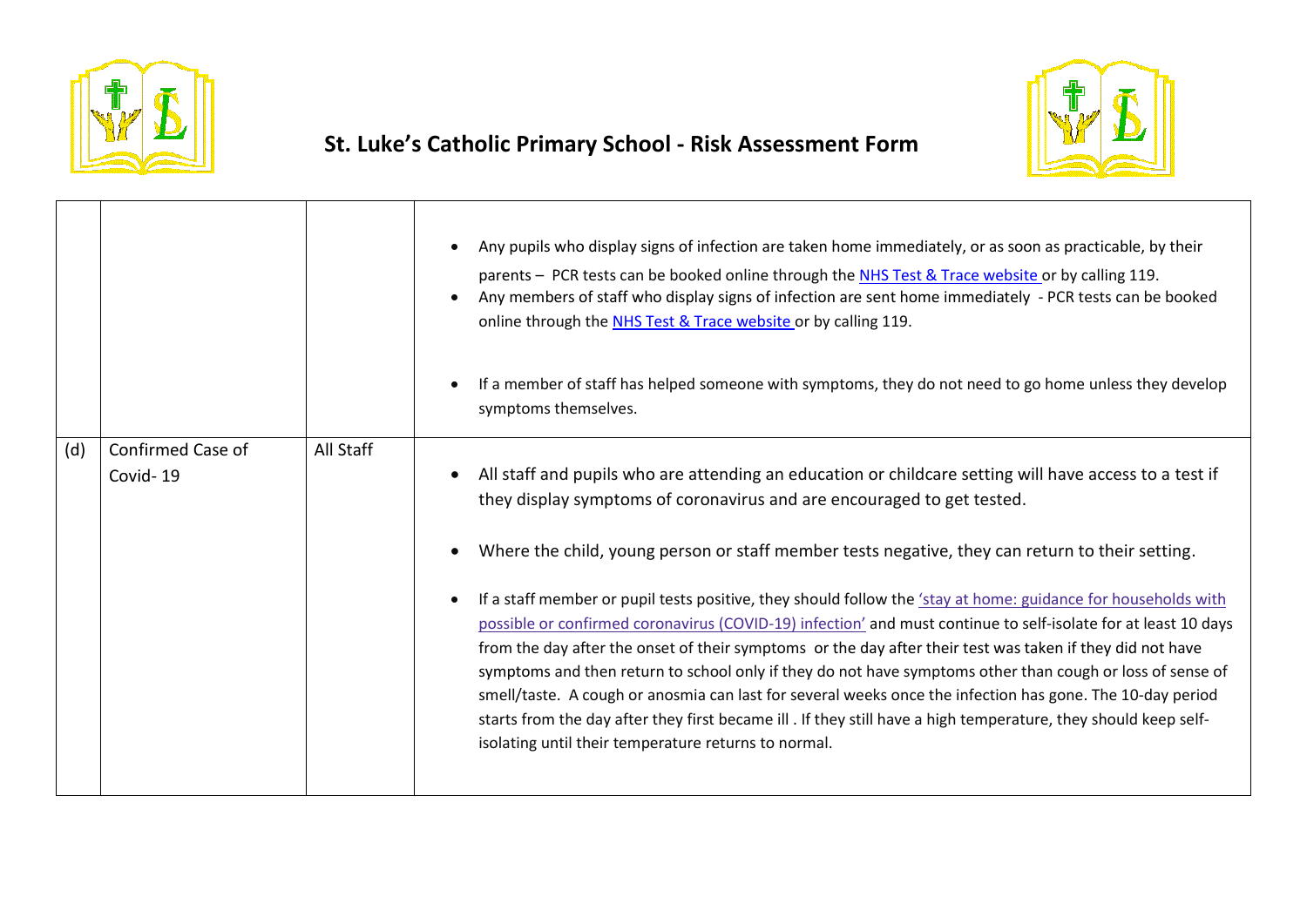



|     |                     |                                                           | Other members of their household do not need to self-isolate if they are under 18 or adults that are fully<br>$\bullet$<br>vaccinated, unless they develop symptoms themselves.<br>From the 16 August, the legal requirement to self-isolate for contacts of a positive case will end for everyone<br>aged under 18, and for adults who have been fully vaccinated.<br>Staff who come into contact with a positive case are advised to have a PCR test.                                                                                                  |
|-----|---------------------|-----------------------------------------------------------|----------------------------------------------------------------------------------------------------------------------------------------------------------------------------------------------------------------------------------------------------------------------------------------------------------------------------------------------------------------------------------------------------------------------------------------------------------------------------------------------------------------------------------------------------------|
| (e) | Spread of infection | Staff,<br>visitors,<br>pupils,<br>contractors,<br>parents | Spillages of bodily fluids, e.g. respiratory and nasal discharges, are cleaned up immediately in line with the<br>bodily spillage procedure, using PPE at all times<br>The 'catch it, bin it, kill it' approach continues to be communicated to children through class assemblies, PSHE<br>Younger children and those with complex needs are helped with their respiratory hygiene and staff may need<br>to wear PPE<br>Cleaning kits are available in all classrooms<br>Pupils required to come into school in PE kits on the day they will be doing PE |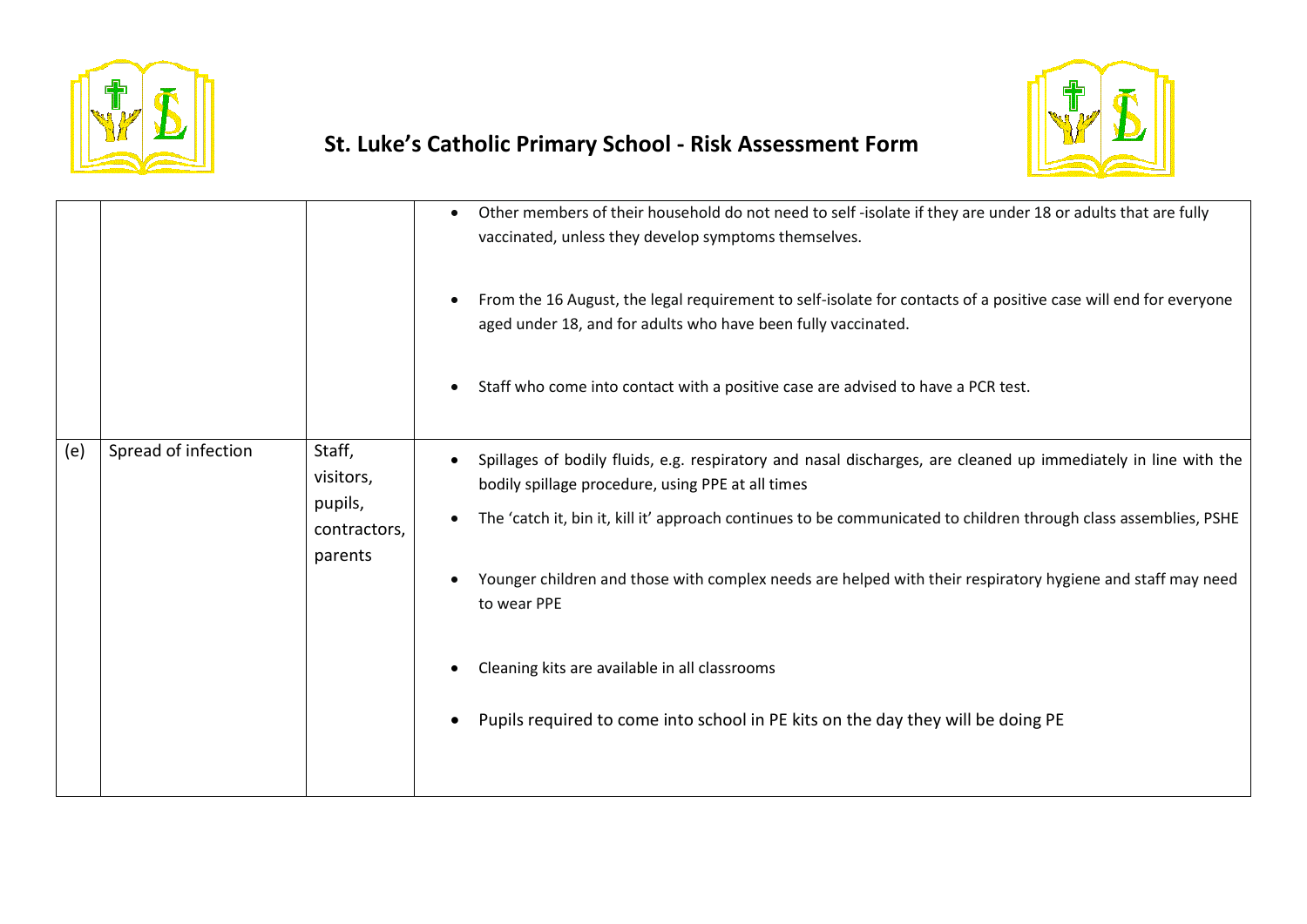



| (f) | Poor management of    | Staff,                             | Everyone is instructed to monitor themselves and others and look out for similar symptoms if a pupil or staff                                                                                    |
|-----|-----------------------|------------------------------------|--------------------------------------------------------------------------------------------------------------------------------------------------------------------------------------------------|
|     | infectious diseases   | visitors,                          | member has been sent home with suspected coronavirus.                                                                                                                                            |
|     |                       | pupils,<br>contractors,<br>parents | Staff are vigilant and report concerns about their own, a colleague's or a pupil's symptoms to the Headteacher<br>Deputy Headteacher                                                             |
|     |                       |                                    | The school is consistent in its approach to the management of suspected and confirmed cases of coronavirus.<br>$\bullet$                                                                         |
|     |                       |                                    | The Headteacher/ Deputy Headteacher is informed by pupils' parents immediately once a pupil has tested<br>positive for coronavirus.                                                              |
|     |                       |                                    | Staff inform the Headteacher/ Deputy Headteacher immediately once a pupil has tested positive for<br>coronavirus.                                                                                |
|     |                       |                                    | School Bursar will monitor the cleaning standards of school cleaning and discusses any additional measures<br>required with regards to managing the spread of coronavirus with school caretaker. |
| (g) | Lack of communication | Staff,                             | School to keep staff, pupils and parents adequately updated about any changes in relation to                                                                                                     |
|     |                       | visitors,                          | guidance/procedures around coronavirus - this will be done via email/ website/staff share                                                                                                        |
|     |                       | pupils,                            |                                                                                                                                                                                                  |
|     |                       | contractors,                       |                                                                                                                                                                                                  |
|     |                       | parents                            |                                                                                                                                                                                                  |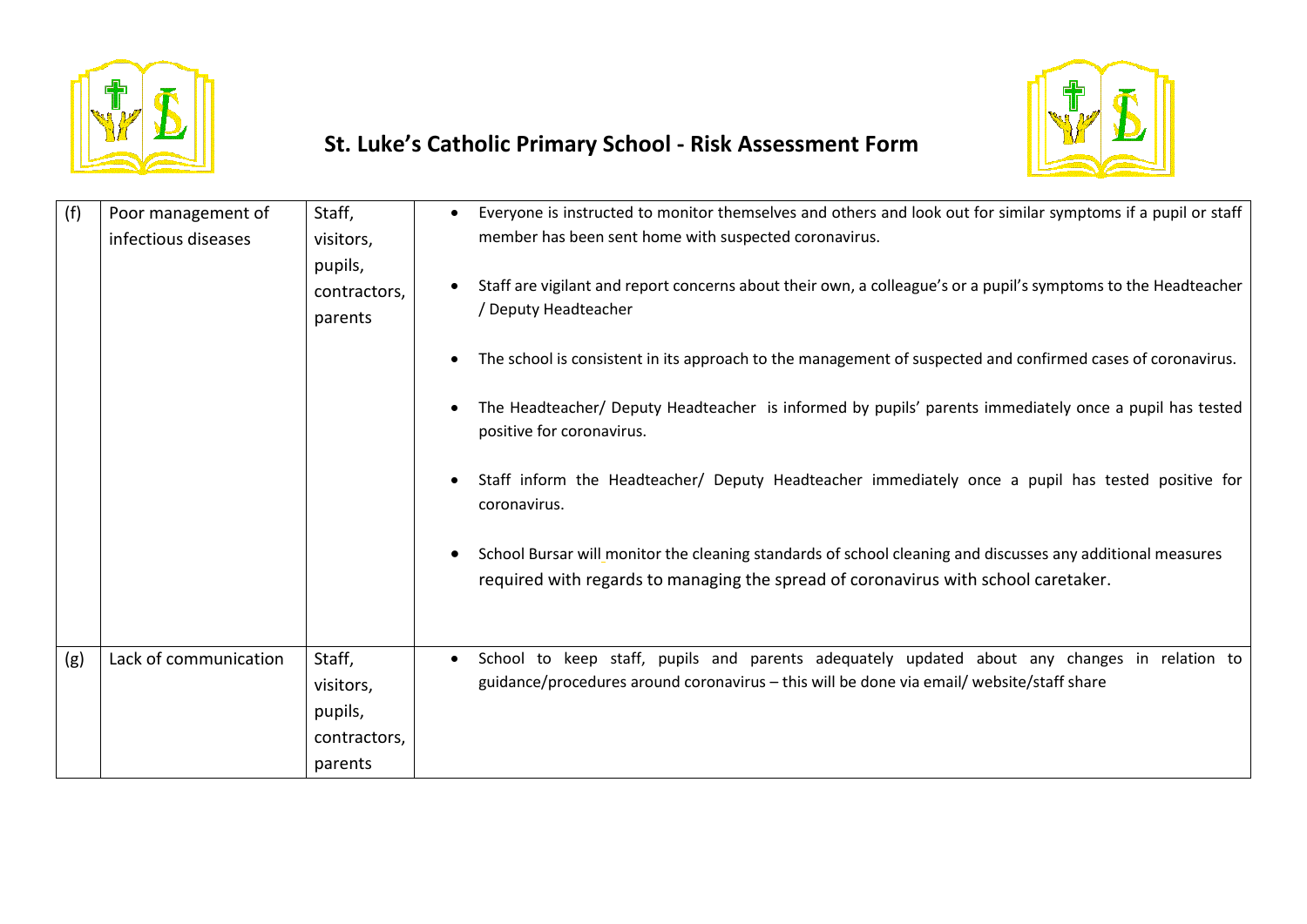



| (h) | PPE                    | Staff,        | Most staff in schools will not require PPE beyond what they would normally need for their work<br>$\bullet$ |
|-----|------------------------|---------------|-------------------------------------------------------------------------------------------------------------|
|     |                        | visitors      |                                                                                                             |
|     |                        |               | The guidance on the use of PPE in education, childcare and children's social care settings provides more    |
|     |                        |               | information on the use of PPE for COVID-19.                                                                 |
| (i) | Managing Entrance and  | Staff,        | Year groups to arrive and depart from school at the same time.<br>$\bullet$                                 |
|     | Egress                 | pupils,       | Gates will no longer be specified                                                                           |
|     |                        | parents       | A staff member will be in post to greet pupils and speak to parents                                         |
|     |                        |               | Parents are not invited on to the school premises during drop off and pick up times                         |
| (j) | Class sizes and layout | Staff, pupils |                                                                                                             |
|     |                        |               | Mixing is permitted.                                                                                        |
|     |                        |               |                                                                                                             |
|     |                        |               | Class groupings to resume. Children no longer required to sit in rows and face the front.                   |
|     |                        |               |                                                                                                             |
|     |                        |               | Tables, touch points to be cleaned throughout the day by TA/Teacher/.                                       |
|     |                        |               |                                                                                                             |
|     |                        |               | Lunchboxes to be kept in class trolleys - extra to be ordered                                               |
|     |                        |               |                                                                                                             |
|     |                        |               |                                                                                                             |
|     |                        |               |                                                                                                             |
|     |                        |               |                                                                                                             |
|     |                        |               |                                                                                                             |
|     |                        |               |                                                                                                             |
|     |                        |               |                                                                                                             |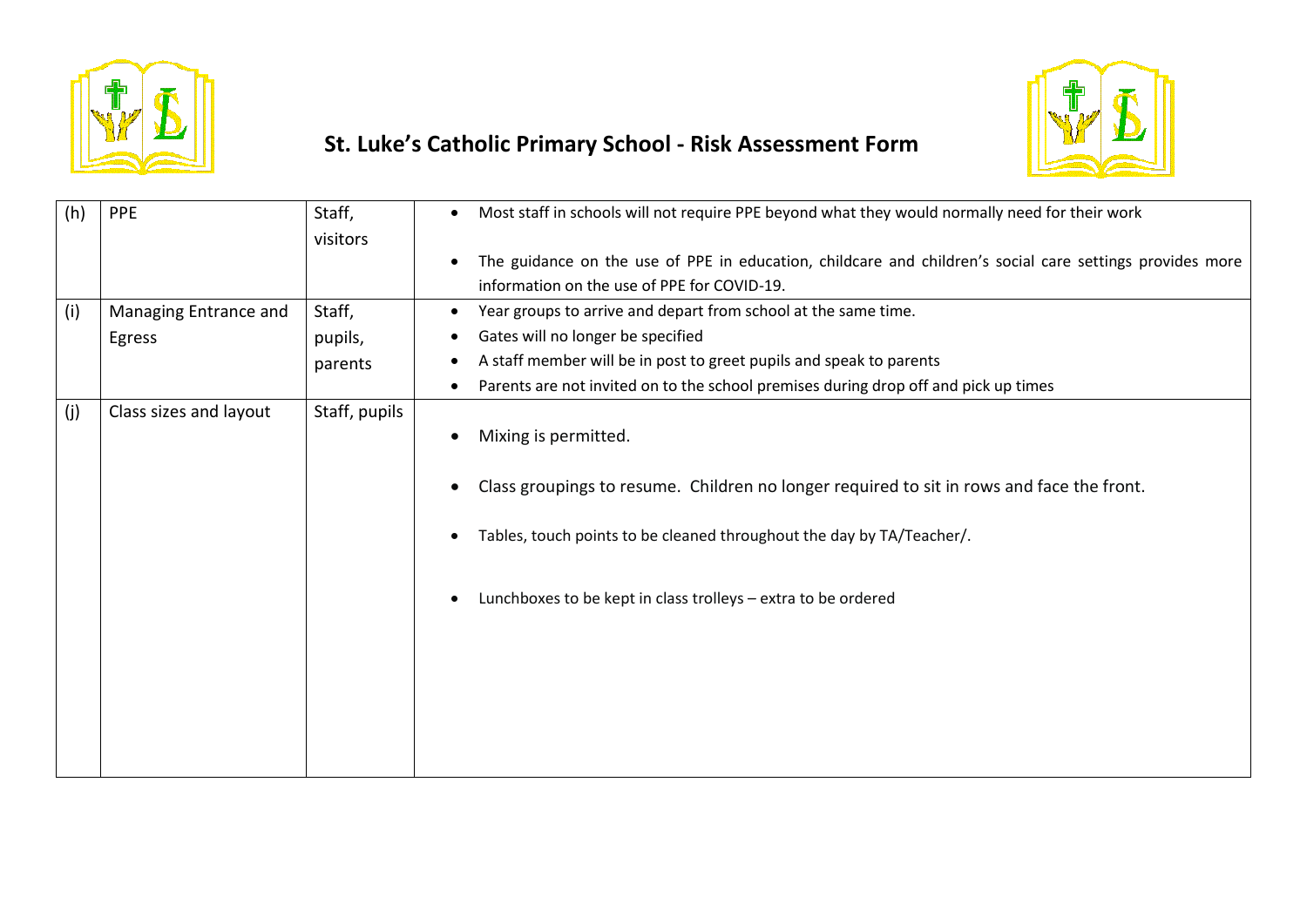



| (k) | Social Distancing                   |               | Since 19 <sup>th</sup> July 2021 Social distancing is no longer enforced -with regard for staff well-being we will continue<br>to adhere to this where possible (particularly when staff are gathered)                                                                                                                                                                                                                                                                                   |
|-----|-------------------------------------|---------------|------------------------------------------------------------------------------------------------------------------------------------------------------------------------------------------------------------------------------------------------------------------------------------------------------------------------------------------------------------------------------------------------------------------------------------------------------------------------------------------|
|     |                                     |               | Children can mix. Consistent groups (Bubbles) will no longer be required                                                                                                                                                                                                                                                                                                                                                                                                                 |
|     |                                     |               | In the event of an outbreak social distancing measures may temporarily be put back in place                                                                                                                                                                                                                                                                                                                                                                                              |
| (1) | <b>Visitors</b>                     |               | Visitors will be asked to use alcohol-based sanitiser (that contains no less than 60 percent alcohol) and follow<br>$\bullet$<br>infection control procedures in accordance with the DfE and PHE's Guidance at regular intervals, including<br>when they enter and exit the building. Further guidance on hand washing can be found at<br>https://www.nhs.uk/live-well/healthy-body/best-way-to-wash-your-hands/<br>Contact details are no longer needed to comply with track and trace. |
| (m) | Physical<br>Environment/Ventilation | Staff, pupils | Ventilate all spaces using natural ventilation where possible (This includes the hall)<br>Open windows, prop open doors where possible<br>At the end of the day Classroom staff to close windows - Caretaker to take overall responsibility;<br>Windows/doors to be open to capacity when children aren't in the classroom to give a ventilation blast<br>Employers must, by law, ensure an adequate supply of fresh air in the workplace and this has not changed.                      |
|     |                                     |               | Good ventilation can help reduce the risk of spreading coronavirus<br>The risk of air conditioning spreading coronavirus (COVID-19) in the workplace is extremely low                                                                                                                                                                                                                                                                                                                    |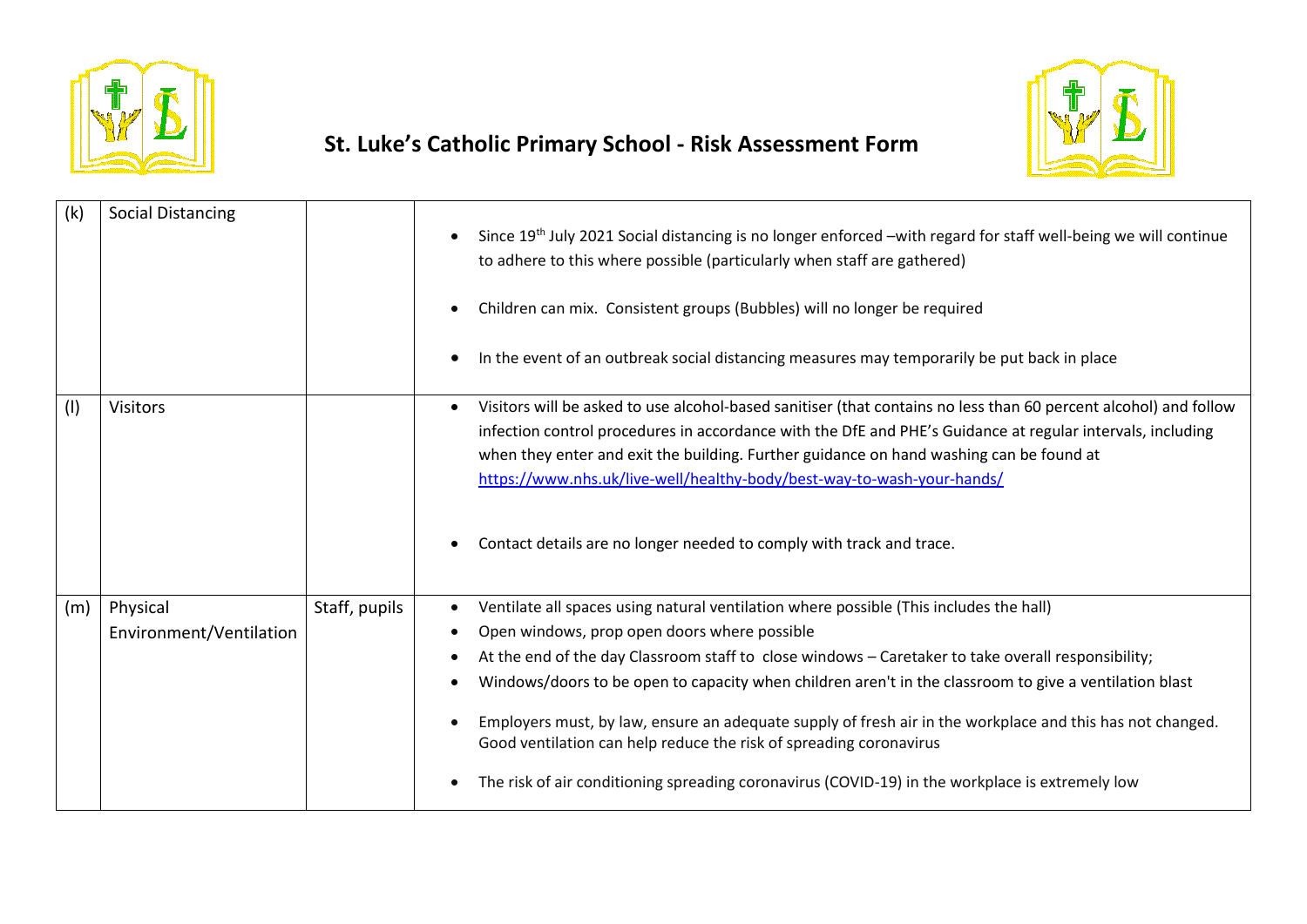



|     |                                 |                                          | Standalone fans may be used<br>Also consider if you can improve the circulation of outside air and prevent pockets of stagnant air in occupied<br>spaces. You can do this by using ceiling fans, desk fans or opening windows.<br>https://www.hse.gov.uk/coronavirus/equipment-and-machinery/air-conditioning-and-ventilation.htm<br>You should balance the need for increased ventilation while maintaining a comfortable temperature<br>$\bullet$                                                                                                                                                                                                                              |
|-----|---------------------------------|------------------------------------------|----------------------------------------------------------------------------------------------------------------------------------------------------------------------------------------------------------------------------------------------------------------------------------------------------------------------------------------------------------------------------------------------------------------------------------------------------------------------------------------------------------------------------------------------------------------------------------------------------------------------------------------------------------------------------------|
| (n) | Toilet                          | Staff<br>Pupils<br><b>CT</b>             | No more than 2 pupils in the toilets at any one time<br>Adults to remind children of hand washing - and monitor<br>Door wedges to keep the doors semi open to ensure privacy but keep ventilation.<br>Caretaker and cleaner to check soap supply is adequate<br>Hand Sanitiser to be checked regular and stored away from any heat sources.<br>Disabled toilet - only to be used by male staff members<br>Pedal bins to be placed in all toilets to avoid spillage of paper towels.<br>staff toilets to be cleaned mid- morning by midday staff (- Cleaned after lunch CT) and at the end of the day<br>when staff are off the premises<br>External door must remain wedged open |
| (o) | Fire Alarm - safe<br>Evacuation | Staff/pupils<br>Lead HT/CT<br><b>DHT</b> | On return to school there will be a practice run to ensure that all staff/ children are clear about procedures.<br>This will be followed up by a Practice Fire Alarm<br>All Classes to assemble on main Playground - This includes S4YC<br>Staff will wear a Hi Viz jacket and carry a radio to be in contact with SL's<br>$\bullet$<br>Internal doors to be shut before leaving the building to prevent the spread of fire.<br>SL/Caretaker to check the building once all groups have evacuated.<br>$SB$ – to check registers                                                                                                                                                  |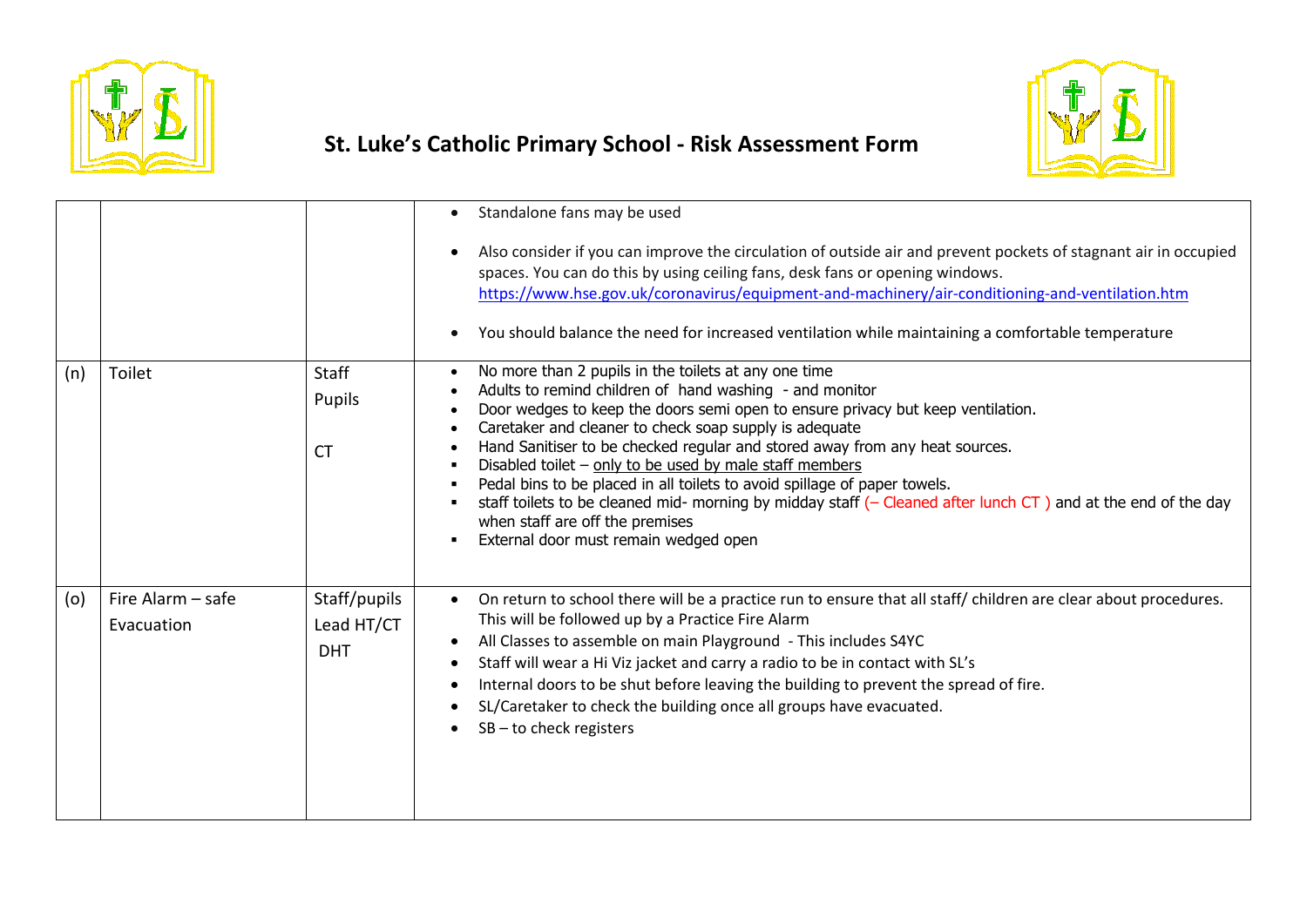



| <b>First Aid</b> | Staff/pupils    | Basic Frist aid kit to be provided in each Class/ include fresh supply of gloves and plastic apron.<br>Always try to remain to the side of the child and always above head height.<br>First aid kits to be brought outside during breaks Middays to continue to use own First aid Kits<br>PPE should be worn (gloves and masks) when dealing with a first aid incident.<br>Staff to wear face covering when administering first aid.<br>Individual teachers / middays (with first aid online training) should administer basic first aid in the first<br>instance.<br>Serious injuries should be seen by a fully trained first aider.<br>Vomit - to be covered in sand and is required to be cleaned up as soon after incident as possible (PPE to be<br>worn). Children to wait outside their classroom door for parents.<br>Staff to radio into the office for a first aider to attend an outside incident after moving child to a designated<br>space on the field, not send the child in. |
|------------------|-----------------|-----------------------------------------------------------------------------------------------------------------------------------------------------------------------------------------------------------------------------------------------------------------------------------------------------------------------------------------------------------------------------------------------------------------------------------------------------------------------------------------------------------------------------------------------------------------------------------------------------------------------------------------------------------------------------------------------------------------------------------------------------------------------------------------------------------------------------------------------------------------------------------------------------------------------------------------------------------------------------------------------|
|                  |                 | <b>Cleaning</b>                                                                                                                                                                                                                                                                                                                                                                                                                                                                                                                                                                                                                                                                                                                                                                                                                                                                                                                                                                               |
|                  |                 | Toilets will be deep the end of each day. To include all hard surfaces/ tables/ doors/ door handles and jamb                                                                                                                                                                                                                                                                                                                                                                                                                                                                                                                                                                                                                                                                                                                                                                                                                                                                                  |
|                  |                 | of door                                                                                                                                                                                                                                                                                                                                                                                                                                                                                                                                                                                                                                                                                                                                                                                                                                                                                                                                                                                       |
|                  | <b>Visitors</b> | Tables and contact points must be cleaned regularly.                                                                                                                                                                                                                                                                                                                                                                                                                                                                                                                                                                                                                                                                                                                                                                                                                                                                                                                                          |
|                  |                 | Equipment that has been used (and that can be cleaned) should be identified by the teacher at the end of the<br>day to the cleaner (message on whiteboard) so that those objects can be disinfected.                                                                                                                                                                                                                                                                                                                                                                                                                                                                                                                                                                                                                                                                                                                                                                                          |
|                  |                 | No toys can be brought from home.                                                                                                                                                                                                                                                                                                                                                                                                                                                                                                                                                                                                                                                                                                                                                                                                                                                                                                                                                             |
|                  |                 | Resources that cannot be cleaned according to the instructions must be packed away until after the CO-VID-<br>19 pandemic is over.                                                                                                                                                                                                                                                                                                                                                                                                                                                                                                                                                                                                                                                                                                                                                                                                                                                            |
|                  |                 | IPads should be wiped several times daily and between use. If possible, avoid children sharing tablets.<br>Teachers to bring to charger station in staffroom when required. Class bubble colours to identify IPads                                                                                                                                                                                                                                                                                                                                                                                                                                                                                                                                                                                                                                                                                                                                                                            |
|                  | Cleaning        | Pupils/<br>Staff/<br>Parents/                                                                                                                                                                                                                                                                                                                                                                                                                                                                                                                                                                                                                                                                                                                                                                                                                                                                                                                                                                 |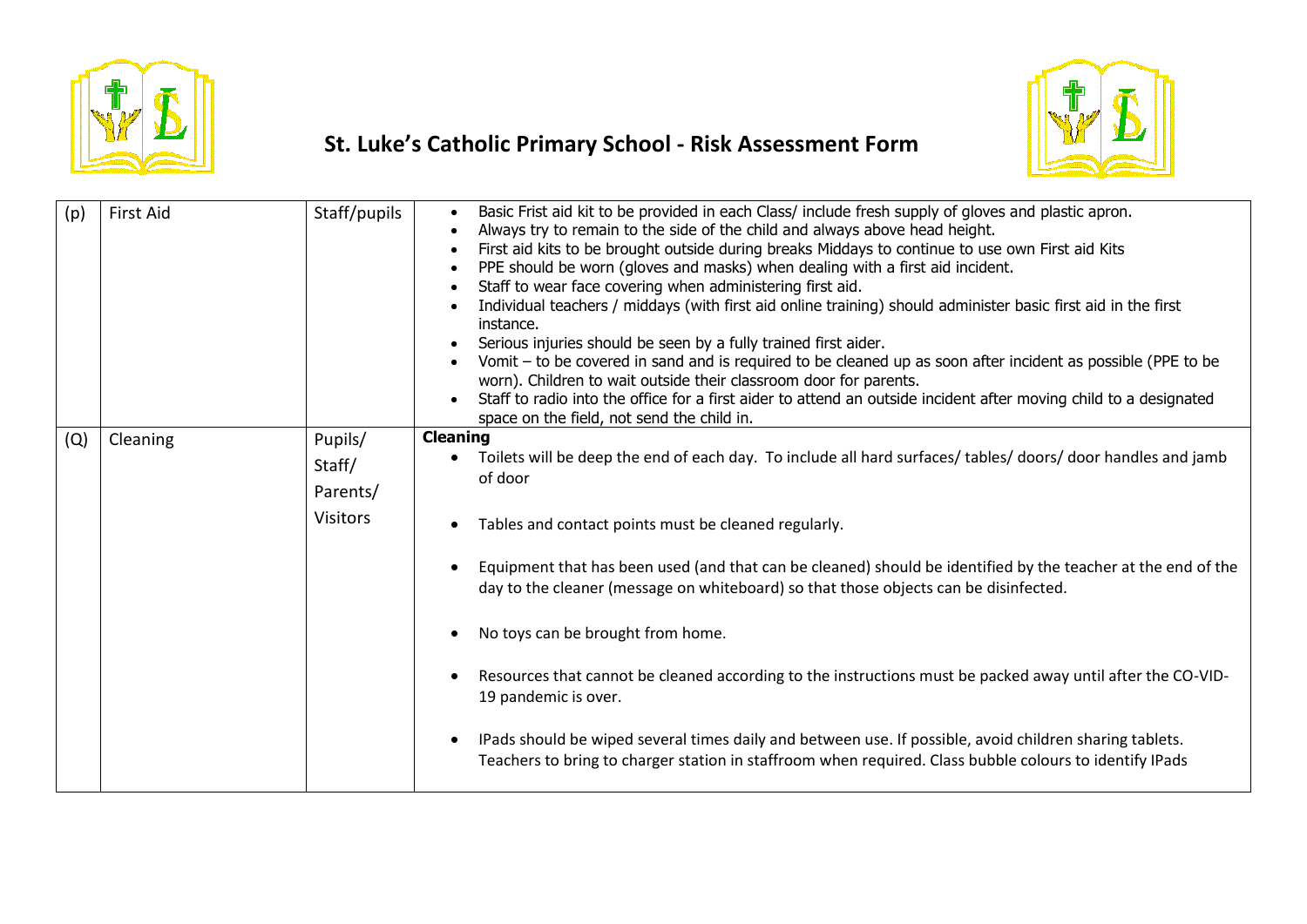



|     |                                                  |               | Contact points should be cleaned by cleaner at least once daily, including taps, toilet flushes, toilet seats,<br>table surfaces, door handles, handrails, armrests, light switches etc. However, staff will be required to clean<br>surfaces and touch points when used.<br>Bins must be emptied before they are full and at least once daily.<br>Recommended cleaning solutions to be used to clean items which cannot be done with soap which then is<br>removed by water into a sink.<br>Communication from teacher to cleaner should be left on the whiteboard in the classroom area at the end of<br>each day.<br>Office Staff including HT will maintain hygiene throughout the week with 1X weekly deep cleaning/hoovering<br>by cleaning staff.<br>Additional Cleaning following a symptomatic or confirmed case |
|-----|--------------------------------------------------|---------------|---------------------------------------------------------------------------------------------------------------------------------------------------------------------------------------------------------------------------------------------------------------------------------------------------------------------------------------------------------------------------------------------------------------------------------------------------------------------------------------------------------------------------------------------------------------------------------------------------------------------------------------------------------------------------------------------------------------------------------------------------------------------------------------------------------------------------|
| (R) | Off Site Activities/After<br><b>School Clubs</b> | Staff, Pupils | All Offsite Activities can take place- we will continue to complete risk assessment through Evolve, all RA's to<br>$\bullet$<br>be submitted to EVO (L Taylor)<br>After school clubs can take place - RA to be in place<br>External providers will now be welcome to operate from our school premises.<br>$\bullet$<br>Wrap Around Provision is available- continues to be provided by S4YC who take responsibility for their own<br>RA's                                                                                                                                                                                                                                                                                                                                                                                 |
| (S) | <b>Lateral Flow Testing</b>                      | <b>Staff</b>  | Asymptomatic testing remains important in reducing the risk of transmission of infection within schools.<br>$\bullet$<br>Staff should continue to undertake twice weekly home testing. Primary age pupils (those in year 6 and<br>below) will not test<br>Confirmatory PCR tests are required for Staff with a positive LFD test result. Whilst awaiting the PCR result,<br>the individual should continue to self-isolate                                                                                                                                                                                                                                                                                                                                                                                                |